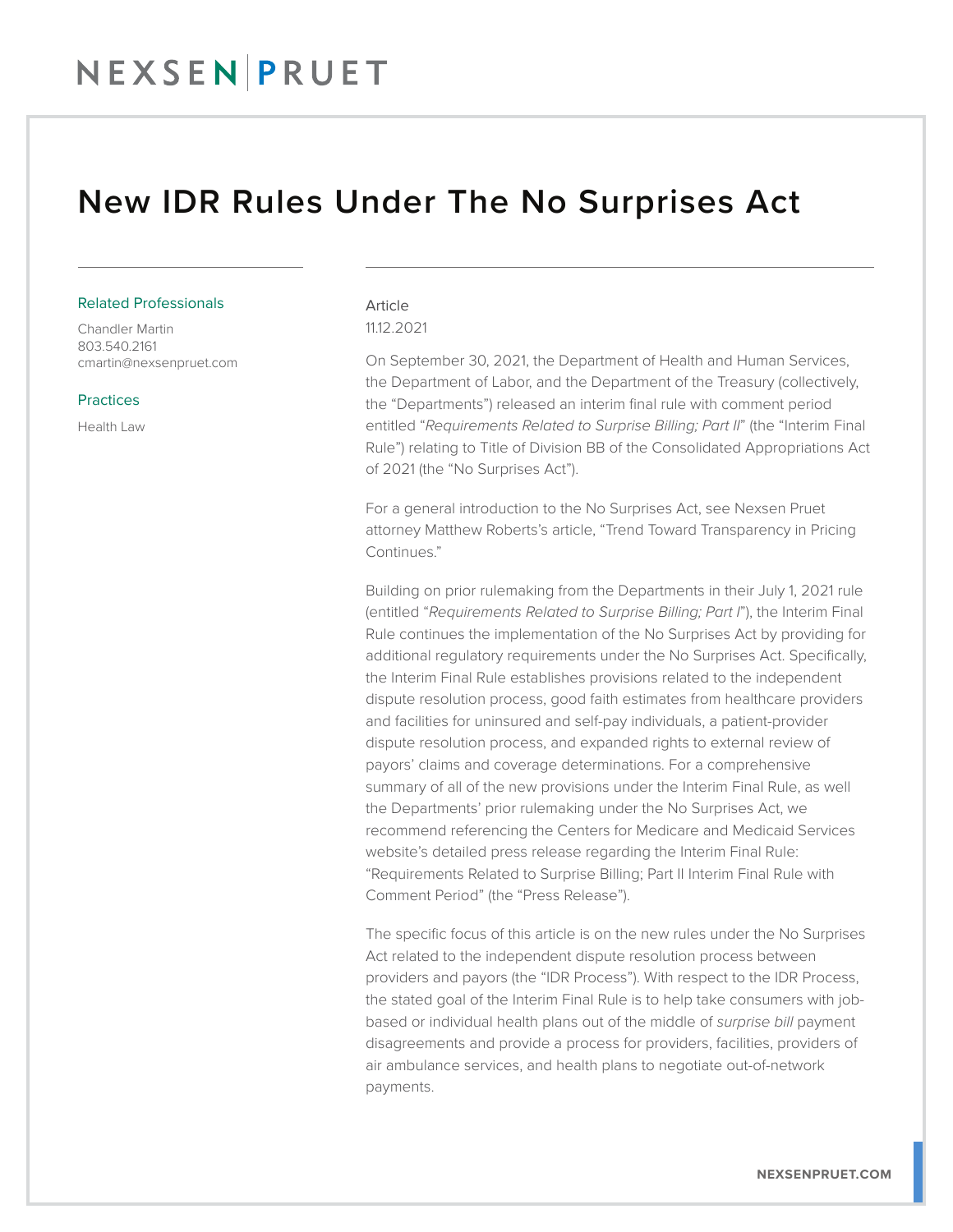# NEXSENPRUET

A *surprise bill*, as contemplated in the No Surprises Act arises when a patient unexpectedly receives a bill for the balance between an out-of-network providers' billed charges and the amount covered by the patient's health plan. This happens most frequently when patients receive medical care from a provider or facility who, unbeknownst the patient, is not in the patient's health plan's network (e.g., when a patient urgently goes to the nearest emergency room without any consideration for health plan status).

The Interim Final Rule establishes the formal IDR Process that out-of-network providers, facilities, providers of air ambulance services, and health plans may use to determine the out-of-network rate for items or services to which the No Surprises Act's surprise billing prohibitions apply if the parties have not mutually agreed upon a rate during a mandatory open negotiation period. As part of the No Surprises Act framework for determining the applicable out-ofnetwork rate, the disputing parties must engage in a 30-day open negotiation period, commencing on starting on the day of initial payment or notice of denial of payment, to try to mutually agree on a payment rate before they may initiate and utilize the IDR Process.

Upon the expiration of an unsuccessful open negotiation period, either party may initiate the IDR Process. Once the parties initiate the IDR Process, they may jointly select a certified independent dispute resolution entity ("IDR Entity") to resolve the dispute. The Interim Final Rule provides that if the parties cannot jointly select an IDR Entity that does not have a conflict of interest, the Departments will select an IDR Entity for the parties. After an IDR entity is selected, the parties must submit to the IDR Entity their respective offers for payment of the rate along with supporting documentation. The IDR Entity will then issue a binding decision *selecting one of the parties' offers* as the final out-ofnetwork payment amount. Note that the IDR Entity's decision is expressly limited to either one party's offer or the other —it cannot determine that the rate is some other amount not reflected in the parties' respective offers. This "baseball arbitration" style framework is intended to incentivize the parties to submit reasonable, substantiated offers to avoid getting easily dismissed in favor of the other party's offer.

The Interim Final Rule enacts very short time periods for each forgoing step of the negotiation and IDR process to avoid protracted and backlogged disputes over these matters. *See the bottom of this article for a detailed summary of the specific timing requirements applicable to each of the foregoing steps as provided by CMS in the Press Release.* 

The Interim Final Rule also establishes requirements for IDR Entities in making payment determinations in the IDR Process. When making a payment determination, IDR Entities must generally begin with the presumption that the health plan's (or other payor's) median contracted rate for the same or similar service in the specific geographic area (the "Qualifying Payment Amount") is the appropriate out-of-network amount. A party may permissibly submit certain additional information regarding its position with respect to the determination of the rate amount, and such information must also be considered by the IDR Entity if it is credible. For the IDR Entity to deviate from the offer closest to the Qualifying Payment Amount, any information submitted by a party must clearly demonstrate that the value of the item or service is materially different from such amount.

The Interim Final Rule also clarifies the "cooling off" period provided under the No Surprises Act, which requires that after submitting items or services to the IDR Process a provider may not bring another claim under the IDR Process for such item or service with that plan for 90 days. Specifically, the Interim Final Rule provides in part that services provided during the 90-day period are still eligible for the IDR Process following the end of the 90-day period and that either party can initiate the IDR Process for claims affected by the suspension by initiating within 30 business days